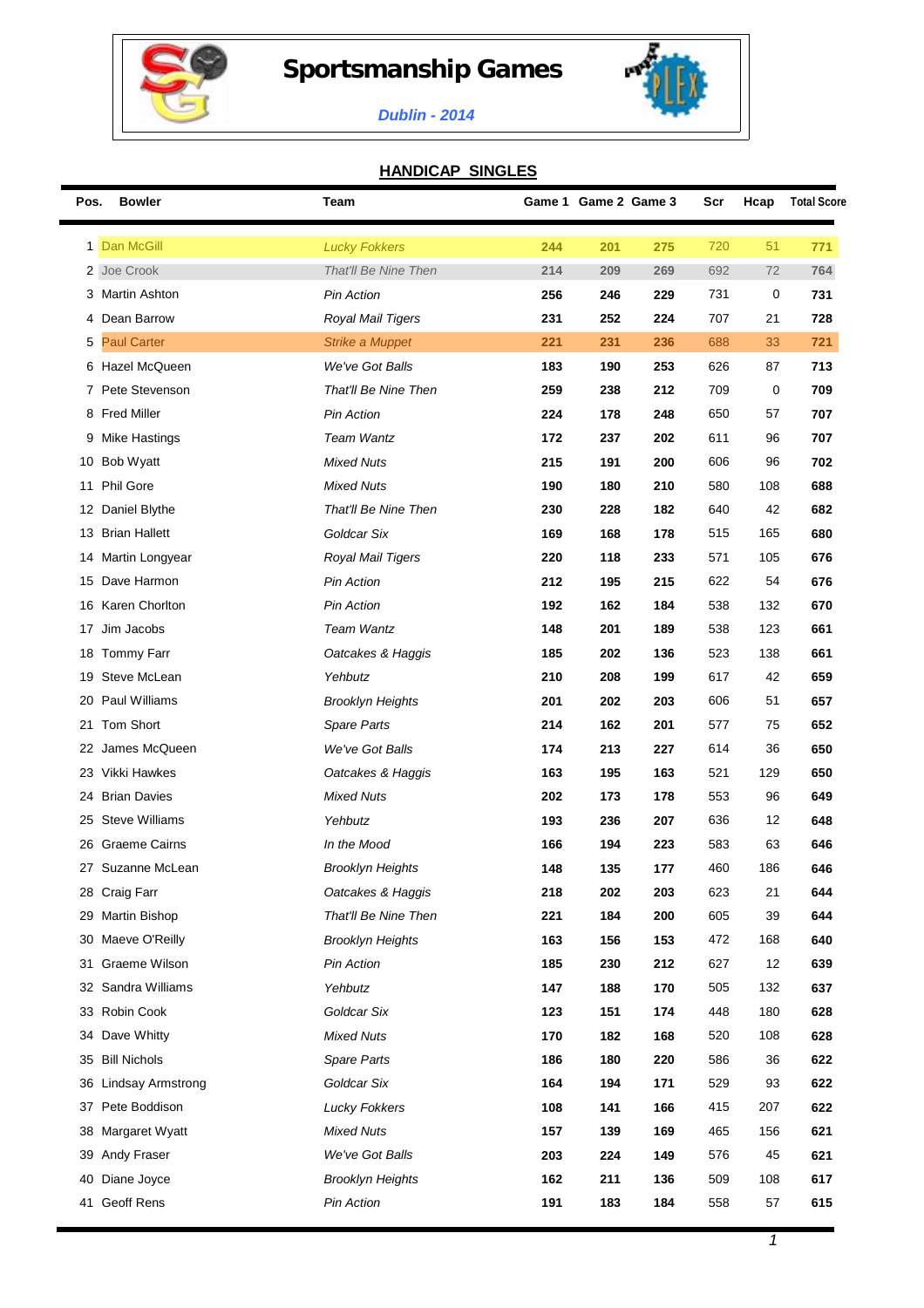| Pos. | <b>Bowler</b>         | Team                    |     | Game 1 Game 2 Game 3 |     | Scr | Hcap | <b>Total Score</b> |
|------|-----------------------|-------------------------|-----|----------------------|-----|-----|------|--------------------|
|      | 42 Hayley McQueen     | We've Got Balls         | 193 | 181                  | 145 | 519 | 96   | 615                |
|      | 43 Selwyn Morgan      | Spare Parts             | 181 | 204                  | 195 | 580 | 33   | 613                |
| 44   | Mark McQueen          | We've Got Balls         | 202 | 195                  | 215 | 612 | 0    | 612                |
| 45   | Mark Spurway          | Tequila Sunrise         | 162 | 190                  | 210 | 562 | 48   | 610                |
|      | 46 Andrew Hart        | Friends                 | 146 | 149                  | 212 | 507 | 102  | 609                |
| 47   | Dave Goodwin          | Yehbutz                 | 179 | 178                  | 177 | 534 | 75   | 609                |
| 48   | Sheila Hastings       | Team Wantz              | 150 | 132                  | 168 | 450 | 156  | 606                |
| 49   | Gavin Cox             | That'll Be Nine Then    | 226 | 157                  | 176 | 559 | 45   | 604                |
| 50   | Eddie Bear            | We've Got Balls         | 209 | 162                  | 190 | 561 | 42   | 603                |
| 51   | <b>Graham Burnett</b> | Royal Mail Tigers       | 167 | 202                  | 147 | 516 | 87   | 603                |
|      | 52 Linda Armstrong    | Goldcar Six             | 116 | 153                  | 163 | 432 | 168  | 600                |
|      | 53 Tony Gale          | Tequila Sunrise         | 162 | 156                  | 191 | 509 | 90   | 599                |
| 54   | Joan Willsmer         | Team Wantz              | 107 | 153                  | 144 | 404 | 195  | 599                |
|      | 55 Colin Marshall     | Royal Mail Tigers       | 205 | 157                  | 182 | 544 | 54   | 598                |
|      | 56 Alan Smith         | Yehbutz                 | 191 | 160                  | 157 | 508 | 90   | 598                |
| 57   | Joshua Mullins        | Oatcakes & Haggis       | 140 | 146                  | 189 | 475 | 120  | 595                |
|      | 58 Charles Murray     | In the Mood             | 130 | 131                  | 166 | 427 | 168  | 595                |
| 59   | Dale Longyear         | Royal Mail Tigers       | 226 | 202                  | 146 | 574 | 15   | 589                |
|      | 60 Lynn Jones         | Friends                 | 96  | 127                  | 163 | 386 | 198  | 584                |
| 61   | Gary Robertson        | Strike a Muppet         | 225 | 192                  | 165 | 582 | 0    | 582                |
|      | 62 Ken O'Reilly       | In the Mood             | 189 | 147                  | 129 | 465 | 117  | 582                |
| 63   | Allan Green           | Tequila Sunrise         | 150 | 127                  | 172 | 449 | 132  | 581                |
| 64   | <b>Terry Bride</b>    | Oatcakes & Haggis       | 170 | 162                  | 151 | 483 | 96   | 579                |
| 65   | Joan Cook             | Goldcar Six             | 103 | 157                  | 150 | 410 | 168  | 578                |
|      | 66 Pete Rogers        | Spare Parts             | 204 | 149                  | 151 | 504 | 72   | 576                |
|      | 67 Kate Brown         | <b>Brooklyn Heights</b> | 148 | 128                  | 105 | 381 | 195  | 576                |
| 68   | Joe O'Connor          | In the Mood             | 133 | 167                  | 137 | 437 | 138  | 575                |
|      | 69 Kat Allen          | Strike a Muppet         | 175 | 172                  | 184 | 531 | 42   | 573                |
|      | 70 Simon Whitehouse   | <b>Lucky Fokkers</b>    | 167 | 150                  | 151 | 468 | 105  | 573                |
| 71   | <b>Fred Willsmer</b>  | Team Wantz              | 143 | 146                  | 172 | 461 | 111  | 572                |
|      | 72 Chris Howland      | Team Wantz              | 115 | 146                  | 155 | 416 | 156  | 572                |
|      | 73 Sally Gale         | Tequila Sunrise         | 156 | 138                  | 124 | 418 | 153  | 571                |
|      | 74 Dave O'Brien       | Friends                 | 132 | 135                  | 167 | 434 | 135  | 569                |
| 75   | <b>Pat Mullins</b>    | Oatcakes & Haggis       | 102 | 155                  | 117 | 374 | 195  | 569                |
|      | 76 Colin Sowerbutts   | <b>Brooklyn Heights</b> | 172 | 188                  | 145 | 505 | 60   | 565                |
| 77   | Ste Jones             | Friends                 | 137 | 161                  | 164 | 462 | 99   | 561                |
|      | 78 Colin Laing        | That'll Be Nine Then    | 146 | 202                  | 193 | 541 | 18   | 559                |
| 79   | <b>Richard Beck</b>   | Strike a Muppet         | 190 | 174                  | 189 | 553 | 0    | 553                |
| 80   | Katie Haime           | Tequila Sunrise         | 170 | 181                  | 123 | 474 | 78   | 552                |
| 81   | Adam Booth            | Strike a Muppet         | 149 | 157                  | 185 | 491 | 60   | 551                |
|      | 82 Dave Hawkes        | Goldcar Six             | 126 | 132                  | 161 | 419 | 132  | 551                |
|      | 83 Paddy Gibbons      | Royal Mail Tigers       | 138 | 168                  | 182 | 488 | 60   | 548                |
| 84   | Steve Wedgbury-Locke  | In the Mood             | 171 | 152                  | 143 | 466 | 81   | 547                |
|      | 85 Paul Webber        | Yehbutz                 | 163 | 156                  | 128 | 447 | 96   | 543                |
| 86   | Totti Wedgbury-Locke  | <b>Lucky Fokkers</b>    | 130 | 127                  | 116 | 373 | 168  | 541                |
| 87   | <b>Karen Parslow</b>  | Strike a Muppet         | 124 | 160                  | 136 | 420 | 120  | 540                |
|      | 88 Denise Jackson     | Tequila Sunrise         | 145 | 150                  | 148 | 443 | 96   | 539                |